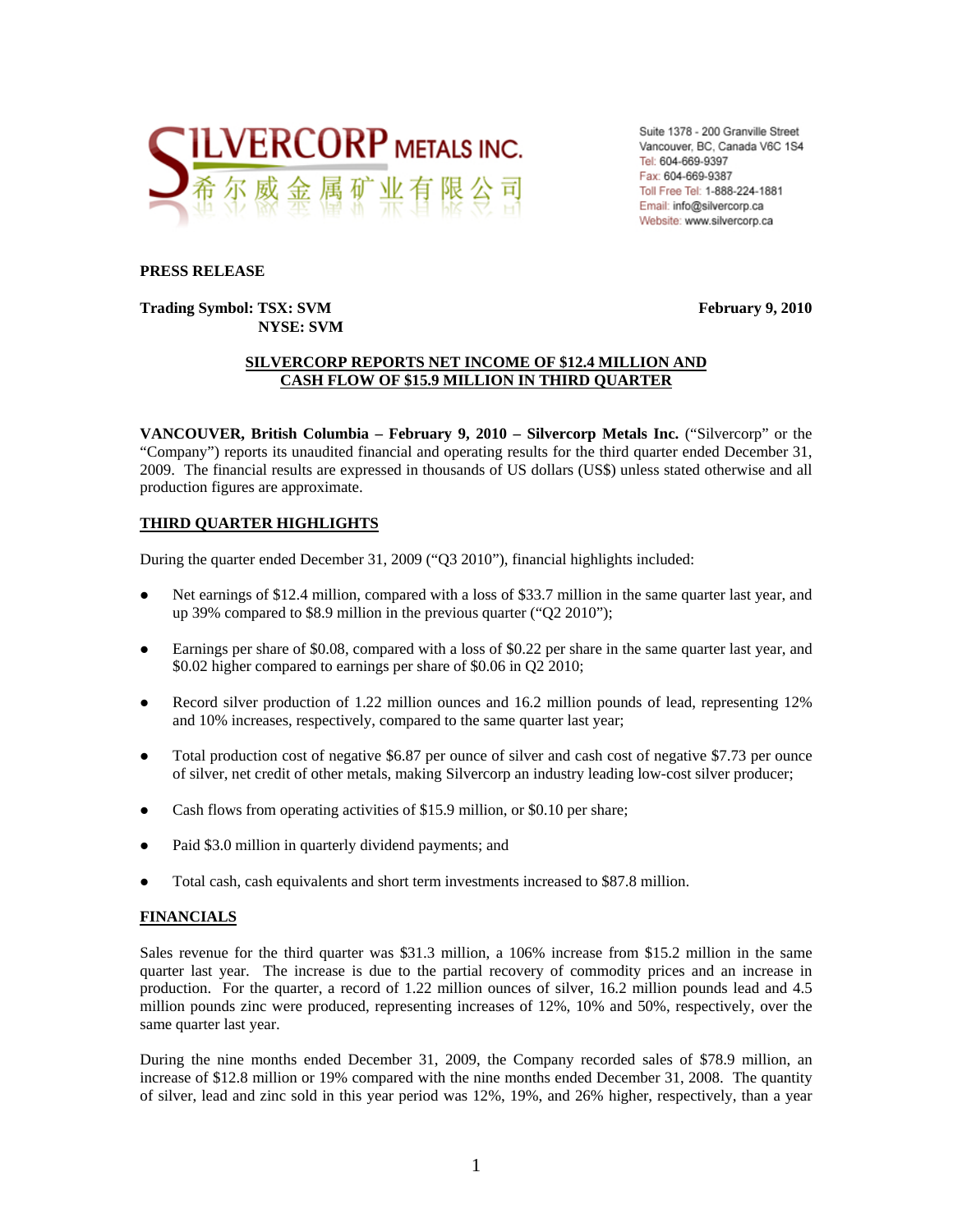ago. The respective silver and zinc selling prices have increased by 6% and 28% while the lead price decreased 3% compared to the prior year period.

Cost of sales for the quarter was \$6.0 million, representing a 19% decrease compared to the same quarter last year. During the nine months ended December 31, 2009, cost of sales was \$16.2 million, down 30% compared to a year ago. This is despite a greater quantity of metals sold in the quarter.

Gross profit margin this quarter improved to 77% from 35% in the same quarter last year.

Consolidated net income for this quarter was \$12.4 million or \$0.08 per share, representing an increase of 39% compared to \$8.9 million or \$0.06 per share in the previous quarter, and an increase of \$46.1 million compared to the same quarter last year, as a net loss of \$33.7 million was reported in Q3 2009 as a result of \$47.4 million impairment charges.

For the nine months ended December 31, 2009 and 2008, gross profit margin was 76% and 56%, respectively.

Net income for the nine months ended December 31, 2009 was \$28.8 million or \$0.18 per share compared to a net loss of \$17.2 million in the same period last year.

Cash and cash equivalents plus short-term investments increased by \$22.3 million to \$87.8 million since March 31, 2009 of \$65.4 million. The 34% increase is mainly due to \$42.2 million cash generated by operating activities, offset by \$12.4 million of capital expenditures and \$8.9 million of cash dividend payments.

### **OPERATIONS**

Silvercorp mined 119,335 tonnes of ore during the third quarter, 2,610 tonnes less than the same quarter last year, as operations at the TLP, LM and HPG mines are still ramping up after being suspended at the end of 2008. The average grades of silver, lead and zinc have improved to 440.8 g/t, 8.3% and 3.0% from  $323.9 \text{ g/t}$ , 6.1% and 1.8% in the same period last year, respectively. Silvercorp achieved record silver production of 1.22 million oz.

Consolidated cash cost per ounce of silver for the third quarter improved to negative \$7.73, compared with \$0.25 per ounce of silver in the same quarter last year and negative \$6.33 per ounce in the prior quarter. The improvement in cash cost per ounce of silver was driven by higher realized prices for by-product credits and operational improvements which reduced dilution and improved head grades at the Company's flagship Ying Mine.

During the quarter, production was primarily from the Ying Mine where 86,068 tonnes of ore was mined, an increase of 6% over the same quarter last year. Silver head grades at the Ying Mine improved to 489  $g/t$ from 420 g/t in the prior year period.

|  |  |  | The operating results for the past five quarters at the <b>Ying Mine</b> are summarized as follows: |
|--|--|--|-----------------------------------------------------------------------------------------------------|
|--|--|--|-----------------------------------------------------------------------------------------------------|

|                                     | <b>O3 2010</b> | Q <sub>2</sub> 2010 | Q1 2010   | O <sub>4</sub> 2009 | O <sub>3</sub> 2009 |
|-------------------------------------|----------------|---------------------|-----------|---------------------|---------------------|
|                                     | 31-Dec-09      | $30-Sep-09$         | 30-Jun-09 | $31-Mar-09$         | $31$ -Dec-08        |
| <b>Ores Mined</b> (tonne)           |                |                     |           |                     |                     |
| <b>Direct Smelting Ores (tonne)</b> | 3,357          | 3,550               | 3.773     | 2,610               | 3,114               |
| <b>Ores to be milled</b> (tonne)    | 82,711         | 79,713              | 82,475    | 55,232              | 77,968              |
|                                     | 86,068         | 83,263              | 86,248    | 57,842              | 81,082              |
| <b>Run of Mine Ores (tonne)</b>     |                |                     |           |                     |                     |
| <b>Direct Smelting Ores</b> (tonne) | 3.357          | 3,550               | 3.773     | 2.726               | 3.114               |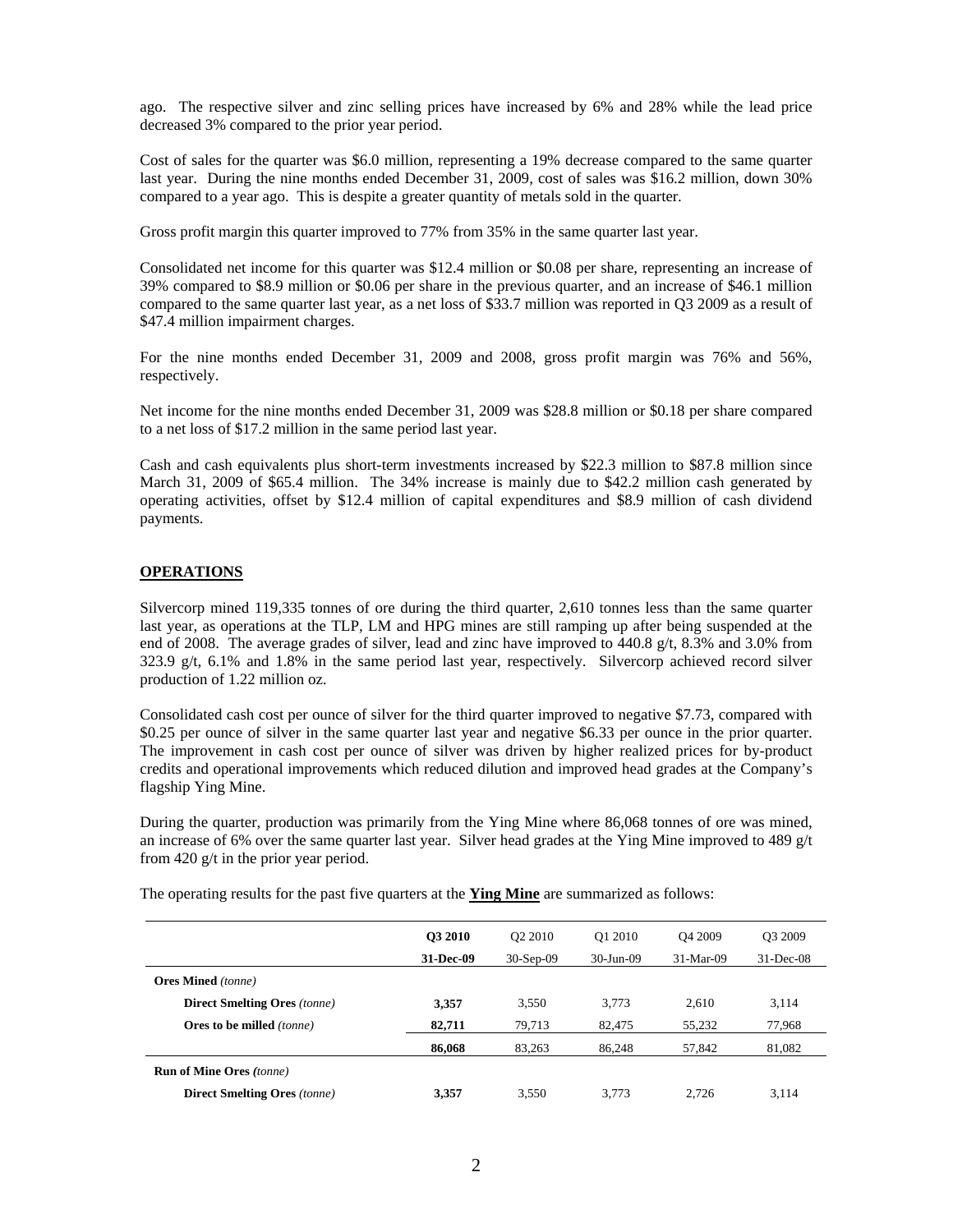| <b>Ores Milled</b> (tonne)                                              | 80,657<br>70,776 |        | 77,330 | 60,167 | 70,854 |
|-------------------------------------------------------------------------|------------------|--------|--------|--------|--------|
|                                                                         | 74,133           | 84,207 | 81,103 | 62,893 | 73,968 |
| <b>Head Grades of Run of Mine Ores</b>                                  |                  |        |        |        |        |
| <b>Silver</b> (gram/tonne)                                              | 488.5            | 452.5  | 488.1  | 486.7  | 420.2  |
| <b>Lead</b> $(\%)$                                                      | 9.0              | 8.1    | 9.1    | 9.1    | 7.7    |
| Zinc $(%$                                                               | 3.4              | 3.0    | 3.1    | 3.1    | 2.6    |
| <b>Recovery Rate of the Run of Mine Ores</b>                            |                  |        |        |        |        |
| Silver $(\% )$                                                          | 91.0             | 92.8   | 93.3   | 93.1   | 93.0   |
| <b>Lead</b> $(\%)$                                                      | 95.8             | 96.6   | 96.5   | 97.2   | 96.7   |
| Zinc $(\% )$                                                            | 76.0             | 71.2   | 76.3   | 69.4   | 78.1   |
| <b>Cash Mining Cost</b> $(\$ per tonne)$                                | 45.75            | 46.16  | 42.27  | 45.44  | 45.10  |
| <b>Total Mining Cost</b> (\$ per tonne)                                 | 56.90            | 54.71  | 52.70  | 58.71  | 61.60  |
| <b>Cash Milling Cost</b> $(\$ per tonne)$                               | 10.45            | 9.19   | 10.84  | 10.57  | 10.32  |
| Total Milling Cost (\$ per tonne)                                       | 11.48            | 10.16  | 11.74  | 11.76  | 11.24  |
| Production Cost per Ounce of Silver,<br>adjusted for by-product credits | (7.47)           | (5.51) | (4.19) | (3.24) | 0.18   |
| Cash Cost per Ounce of Silver, adjusted for<br>by-product credits       | (8.36)           | (6.24) | (5.00) | (3.62) | (1.39) |

### **NSR PRICES**

The Net Smelter Return (NSR) prices (net of smelter charges and 17% value added tax) for the past five quarters are as follows:

|                         |                      |                       | For the quarters ended |                   |                      |
|-------------------------|----------------------|-----------------------|------------------------|-------------------|----------------------|
|                         | December 31,<br>2009 | September 30.<br>2009 | June $30$ ,<br>2009    | March 31,<br>2009 | December 31.<br>2008 |
| Silver $(US\$/oz)$      | 12.99                | 10.99                 | 9.89                   | 8.68              | 7.34                 |
| Gold (US\$/oz)          | 572                  | 627                   | 573                    | 648               | 449                  |
| Lead (US\$/lb)          | 0.76                 | 0.67                  | 0.56                   | 0.52              | 0.41                 |
| $\text{Zinc}$ (US\$/lb) | 0.64                 | 0.53                  | 0.46                   | 0.37              | 0.28                 |

Compared to the quarter ended December 31, 2008, the NSR prices for silver, lead and zinc all increased as a result of improved quoted metal prices and reduced smelter charges. NSR prices of silver and lead were approximately 85% of quoted Shanghai metal prices, excluding a 17% value added tax.

#### **OUTLOOK**

The Company will begin production at its new mill within this quarter, which will first process about 50,000 tonnes of stockpiled ores from Ying, HPG, LM, and TLP. Once fully ramped, it will process 1,200 to 1,500 tonnes of ore per day. The new mill, together with the existing 1,000 tpd mill, provides sufficient capacity to accommodate anticipated increases in mine production in fiscal 2011 as production from HPG, TLP and LM mines continue to increase as mine development progresses.

For the fiscal year 2011, the Company's production plan is to produce approximate 500,000 tonnes of ore at grades of 360 g/t silver, 8% lead, and 1.2% zinc to yield 5.3 million oz of silver, 83.7 million pounds of lead, and 10.3 million pounds of zinc.

Using the average metal prices in Q3 2010 and the above production projection, the Company's mining operations are projected to generate revenue of \$140 million, resulting in expected cash flows from mine operations of \$95 million to \$100 million. Capital expenditures for fiscal 2011 are budged at \$13 million at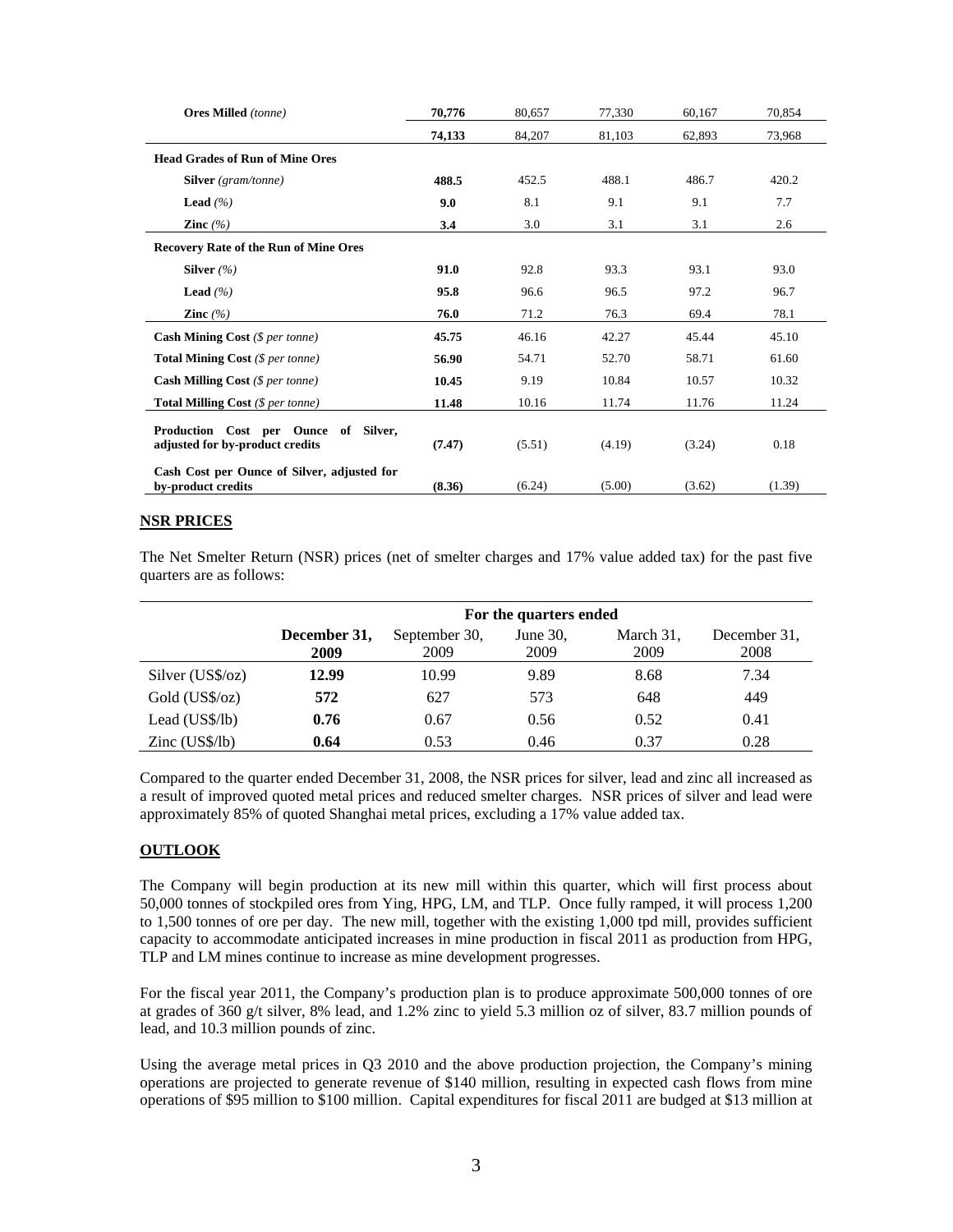the Ying Mine Camp, including \$7 million for the Ying mine, \$4 million for the TLP mine and \$2 million for the HPG and LM mines.

At the GC project in Guangdong Province, China, the Company is engaged in the environmental permitting process. The environmental permitting process has taken longer than expected as the environmental authorities in China are drafting new regulations to address heavy metal discharge concerns in response to several environmental accidents in the country. The new regulations are expected to be completed and implemented in the first half of 2010.

In the meantime, the Company is in the process of compiling a feasibility study, which includes detailed mine and mill designs.

Silvercorp continues to pursue future growth opportunities by carrying out an aggressive exploration program within the existing exploration and mining permit areas and seeking out acquisitions projects in China and other jurisdictions.

### **CONFERENCE CALL AND WEBCAST INFORMATION**

A conference call and live audio webcast to discuss these results is scheduled as follows: Date: **Wednesday, February 10, 2010** Time: **9:00 am PT (12:00 noon ET)** Dial-In Number: **1-612-288-0329**  Live audio webcast: **www.silvercorp.ca (click on the link on the home page)** Playback webcast can be accessed at: **www.silvercorp.ca**

#### **About Silvercorp Metals Inc.**

Silvercorp Metals Inc., China's largest primary silver producer, is engaged in the acquisition, exploration and development of silver related mineral properties located in the People's Republic of China ("China"). Silvercorp Metals Inc. is operating and developing four Silver-Lead-Zinc mines at the highly profitable Ying Mining Camp, Henan Province, China. Silvercorp is also applying for a mining permit at its 95% owned GC & SMT property to profitably mine and produce silver, lead and zinc in Guangdong Province, China. The Company's common shares are included as a component of the S&P/TSX Composite and the S&P/TSX Global Mining Indexes.

**For further information:** SILVERCORP METALS INC., Rui Feng, Chairman & CEO and Lorne Waldman, Corporate Secretary, Phone: (604) 669-9397, Fax: (604) 669-9387, Toll Free 1(888) 224-1881, Email: info@silvercorp.ca, Website: www.silvercorp.ca.

#### **CAUTIONARY DISCLAIMER -- FORWARD LOOKING STATEMENTS**

Statements in this press release other than purely historical factual information, including statements relating to mineral resources and reserves, or the Company's future plans and objectives, or expected production levels, exploration, head grades, recovery rates, cash flows, acquisitions, and capital expenditures constitute forward-looking statements. Forward-looking statements are based on numerous assumptions and are subject to all of the risks and uncertainties inherent in the Company's business, including risks inherent in mineral exploration, development, and mining. Production projections are based not on mineral reserves but on mineral resources which do not have demonstrated economic viability. There can be no assurance that such forward-looking statements, including those in the outlook section, will prove to be accurate, as actual results and future events could differ materially from those anticipated in such statements. Accordingly, readers should not place undue reliance on such statements. Except in accordance with applicable securities laws, the Company expressly disclaims any obligation to update any forward-looking statements or forward-looking statements that are incorporated by reference herein.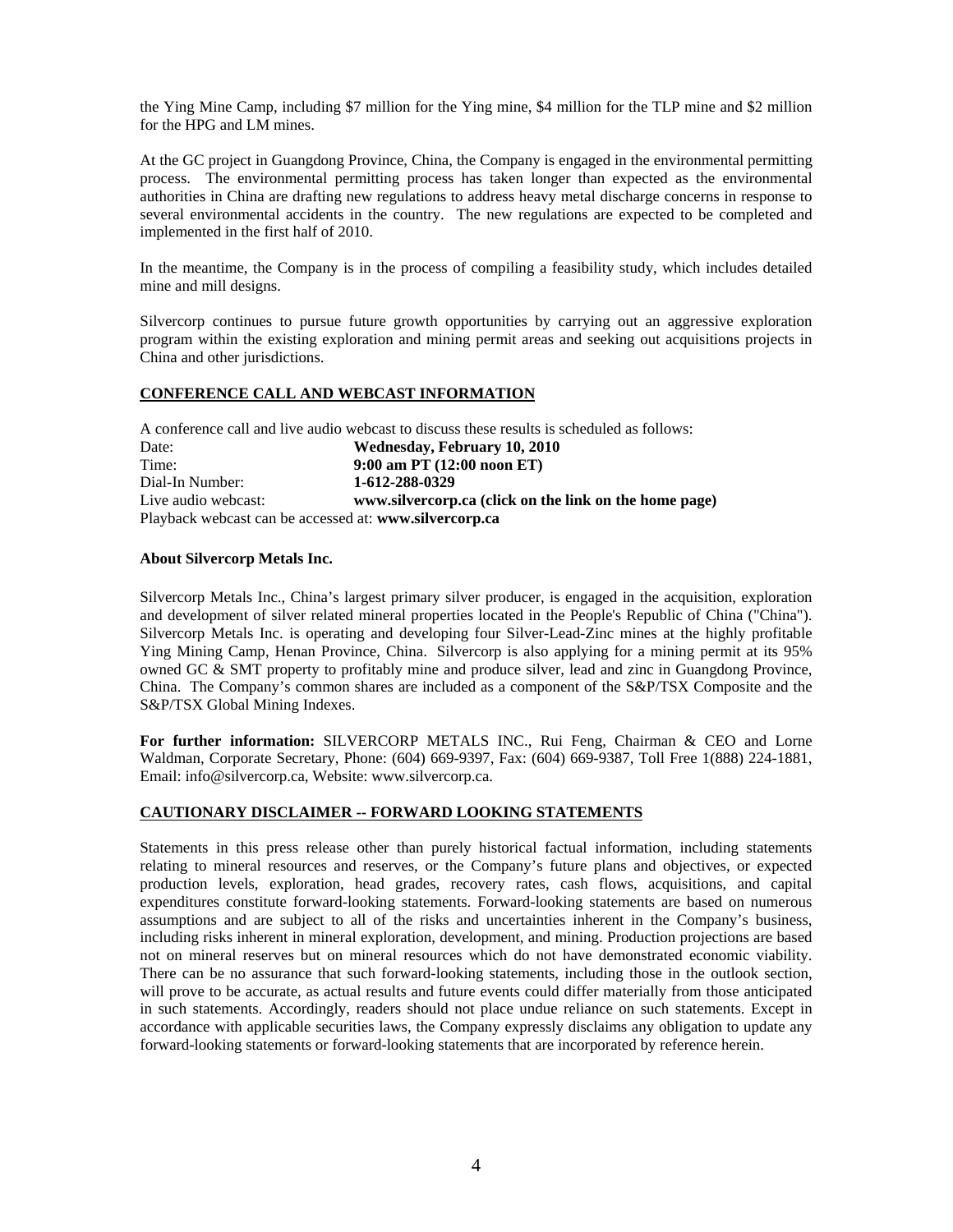## **Unaudited Consolidated Balance Sheets**

*(Expressed in thousands of U.S. dollars)* 

|                                               | December 31, 2009 | March 31, 2009 |
|-----------------------------------------------|-------------------|----------------|
| <b>ASSETS</b>                                 |                   |                |
| <b>Current Assets</b>                         |                   |                |
| Cash and cash equivalents                     | \$<br>53,503      | \$<br>41,470   |
| Short term investments                        | 34,267            | 23,962         |
| Restricted cash                               |                   | 732            |
| Accounts receivable, prepaids and deposits    | 1,829             | 2,933          |
| <b>Inventories</b>                            | 6,327             | 1,529          |
| Current portion of future income tax assets   |                   | 143            |
| Amounts due from related parties              | 312               | 249            |
|                                               | 96,238            | 71,018         |
| Long term prepaids                            | 669               | 1,058          |
| Long term investments                         | 14,449            | 12,186         |
| <b>Restricted cash</b>                        |                   | 293            |
| <b>Plant and equipment</b>                    | 29,330            | 29,072         |
| <b>Mineral rights and properties</b>          | 112,197           | 89,413         |
| <b>Future income tax assets</b>               | 1,728             | 2,162          |
|                                               | \$<br>254,611     | \$<br>205,202  |
| <b>LIABILITIES</b>                            |                   |                |
| <b>Current Liabilities</b>                    |                   |                |
| Accounts payable and accrued liabilities      | \$<br>9,747       | \$<br>8,533    |
| Deposits received                             | 1,914             | 1,290          |
| Bank loan and notes payable                   | 2,930             | 658            |
| Dividends payable                             | 3,109             | 2,564          |
| Income tax payable                            | 1,952             | 3,041          |
| Amounts due to related parties                | 117               | 7,353          |
|                                               | 19,769            | 23,439         |
| <b>Future income tax liabilities</b>          | 19,470            | 19,678         |
| <b>Asset retirement obligations</b>           | 2,124             | 2,029          |
|                                               | 41,363            | 45,146         |
| <b>Non-controlling interests</b>              | 18,413            | 7,610          |
| <b>SHAREHOLDERS' EQUITY</b>                   |                   |                |
| Share capital                                 | 137,044           | 135,604        |
| <b>Contributed surplus</b>                    | 4,473             | 3,764          |
| <b>Reserves</b>                               | 31,893            | 31,893         |
| Accumulated other comprehensive income (loss) | 10,184            | (10, 167)      |
| <b>Retained earnings (Deficit)</b>            | 11,241            | (8,648)        |
|                                               | 194,835           | 152,446        |
|                                               | \$<br>254,611     | \$<br>205,202  |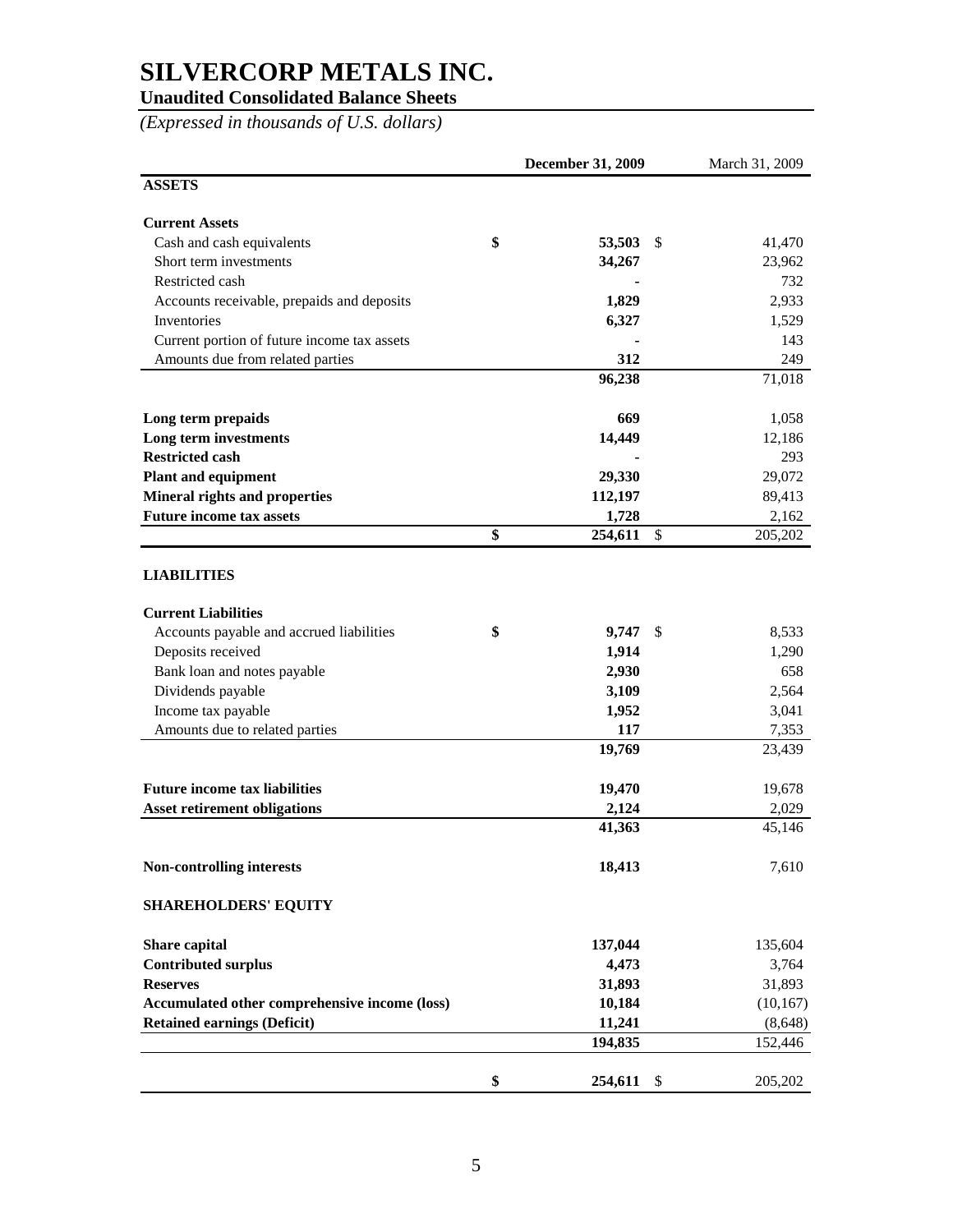### **Unaudited Consolidated Statement of Operations**

*(Expressed in thousands of U.S. dollars, except for share and per share figures)* 

|                                                              | Three months ended December 31, |    |               | Nine months ended December 31, |    |             |
|--------------------------------------------------------------|---------------------------------|----|---------------|--------------------------------|----|-------------|
|                                                              | 2009                            |    | 2008          | 2009                           |    | 2008        |
| <b>Sales</b>                                                 | \$<br>31,283                    | \$ | \$<br>15,168  | 78,940                         | \$ | 66,131      |
| <b>Cost of sales</b>                                         | 6,010                           |    | 7,439         | 16,157                         |    | 23,046      |
| <b>Amortization and depletion</b>                            | 1,043                           |    | 2,489         | 2,796                          |    | 6,259       |
|                                                              | 7,053                           |    | 9,928         | 18,953                         |    | 29,305      |
| <b>Gross profit</b>                                          | 24,230                          |    | 5,240         | 59,987                         |    | 36,826      |
| <b>Expenses</b>                                              |                                 |    |               |                                |    |             |
| Accretion of asset retirement obligations                    | 32                              |    | 27            | 93                             |    | 87          |
| Amortization                                                 | 407                             |    | 354           | 776                            |    | 794         |
| Foreign exchange loss (gain)                                 | 791                             |    | 830           | (643)                          |    | (2,199)     |
| General exploration and property investigation expenses      | 941                             |    | 196           | 4,207                          |    | 1,825       |
| Impairment charges and bad debt                              |                                 |    | 47,433        | 698                            |    | 47,800      |
| Investor relations                                           | 131                             |    | 87            | 312                            |    | 441         |
| General and administrative                                   | 2,688                           |    | 2,416         | 7,221                          |    | 7,296       |
| Professional fees                                            | 201                             |    | 185           | 1,439                          |    | 1,358       |
|                                                              | 5,191                           |    | 51,528        | 14,103                         |    | 57,402      |
|                                                              | 19,039                          |    | (46, 288)     | 45,884                         |    | (20, 576)   |
| Other income and expenses                                    |                                 |    |               |                                |    |             |
| Equity loss in investment                                    | (107)                           |    | (22)          | (325)                          |    | (1, 467)    |
| Loss on disposal of mineral rights and property              |                                 |    | (819)         |                                |    | (819)       |
| Loss on disposal of plant and equipment                      | (244)                           |    | (10)          | (1,371)                        |    | (19)        |
| Loss on held for trading securities                          | (10)                            |    | ÷.            | (22)                           |    |             |
| Interest income                                              | 237                             |    | 246           | 635                            |    | 1,266       |
| Other income                                                 | 72                              |    | 365           | 285                            |    | 481         |
|                                                              | (52)                            |    | (240)         | (798)                          |    | (558)       |
| Income (loss) before income taxes and non-controlling intere | 18,987                          |    | (46, 528)     | 45,086                         |    | (21, 134)   |
| Income tax expense (recovery)                                |                                 |    |               |                                |    |             |
| Current                                                      | 2,556                           |    | 779           | 6,074                          |    | 4,183       |
| Future                                                       | 125                             |    | (7,212)       | 351                            |    | (7,600)     |
|                                                              | 2,681                           |    | (6, 433)      | 6,425                          |    | (3, 417)    |
| Income (loss) before non-controlling interests               | 16,306                          |    | (40,095)      | 38,661                         |    | (17, 717)   |
| Non-controlling interests                                    | (3,897)                         |    | 6,400         | (9,874)                        |    | 482         |
| Net income (loss)                                            | \$<br>12,409                    | \$ | $(33,695)$ \$ | 28,787                         | \$ | (17, 235)   |
| Basic earnings (loss) per share                              | \$<br>0.08                      | \$ | $(0.22)$ \$   | 0.18                           | \$ | (0.11)      |
| Diluted earnings (loss) per share                            | \$<br>0.08                      | \$ | (0.22)<br>\$  | 0.18                           | \$ | (0.11)      |
| <b>Weighted Average Number of Shares Outstanding - Basic</b> | 162,379,441                     |    | 151,689,501   | 161,853,198                    |    | 151,760,854 |
| Weighted Average Number of Shares Outstanding - Diluted      | 163,912,759                     |    | 151,689,501   | 163,487,318                    |    | 151,760,854 |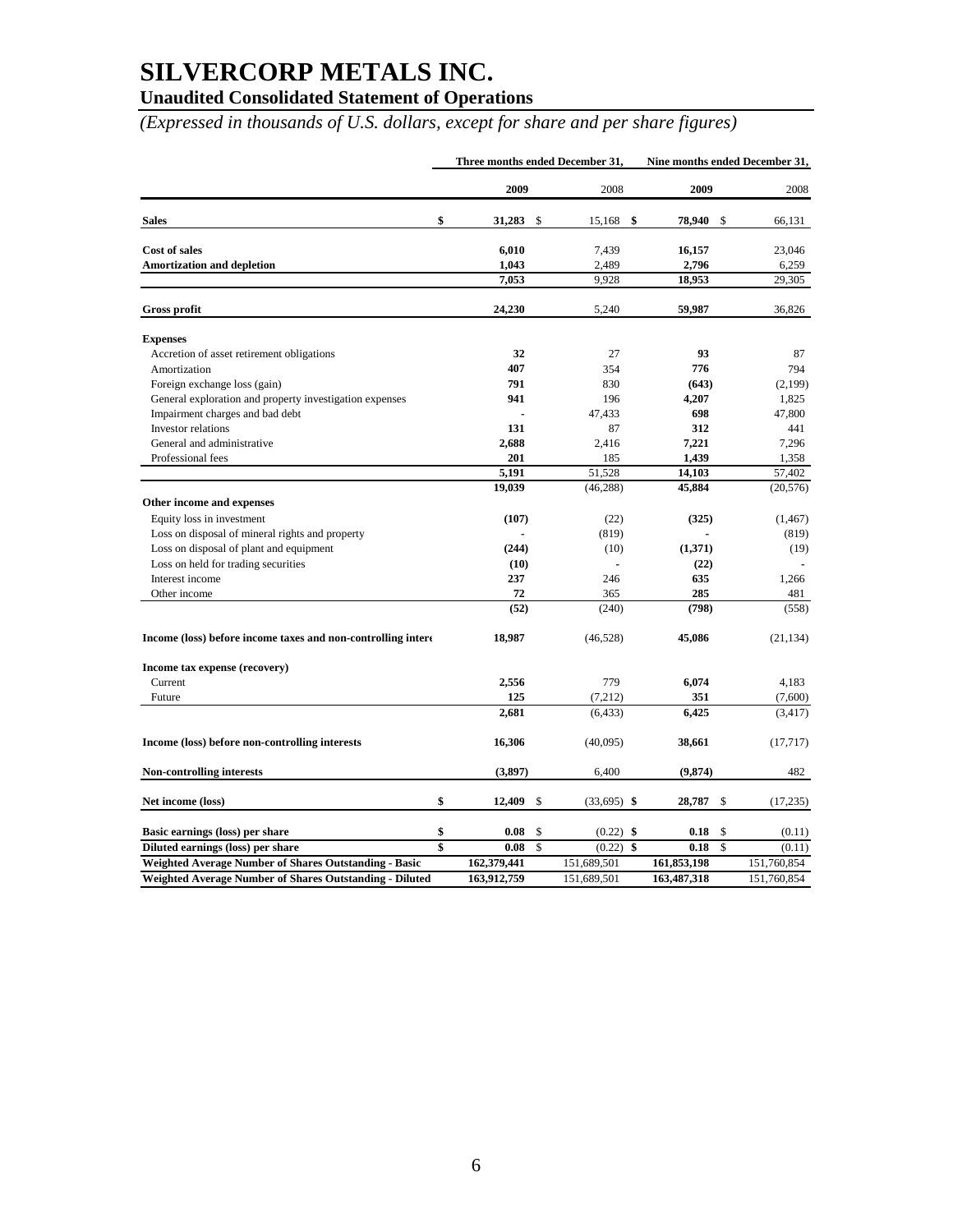## **Unaudited Consolidated Statements of Comprehensive Income**

*(Expressed in thousands of U.S. dollars)* 

|                                                                                             | Three months ended December 31. |                | Nine months ended December 31. |           |  |
|---------------------------------------------------------------------------------------------|---------------------------------|----------------|--------------------------------|-----------|--|
|                                                                                             | 2009                            | 2008           | 2009                           | 2008      |  |
| Net income (loss)                                                                           | 12,409                          | $(33,695)$ \$  | 28,787                         | (17,235)  |  |
| Other comprehensive income (loss), net of taxes:                                            |                                 |                |                                |           |  |
| Unrealized gain (loss) on available for sale securities                                     | 101                             | (43)           | 135                            | (107)     |  |
| Reclassification adjustment for losses included in income                                   | $\overline{\phantom{a}}$        |                | 195                            |           |  |
| Unrealized exchange gain (loss) on translation of self-sustaining foreign operations        | (624)                           | 9.642          | (11,229)                       | 10.191    |  |
| Unrealized exchange gain (loss) on translation of functional currency to reporting currency | 3,643                           | (23, 343)      | 31,250                         | (29, 634) |  |
| Other comprehensive income (loss)                                                           | 3.120                           | (13.744)       | 20.351                         | (19, 550) |  |
| Comprehensive income (loss)                                                                 | 15,529                          | $(47, 439)$ \$ | 49,138                         | (36, 785) |  |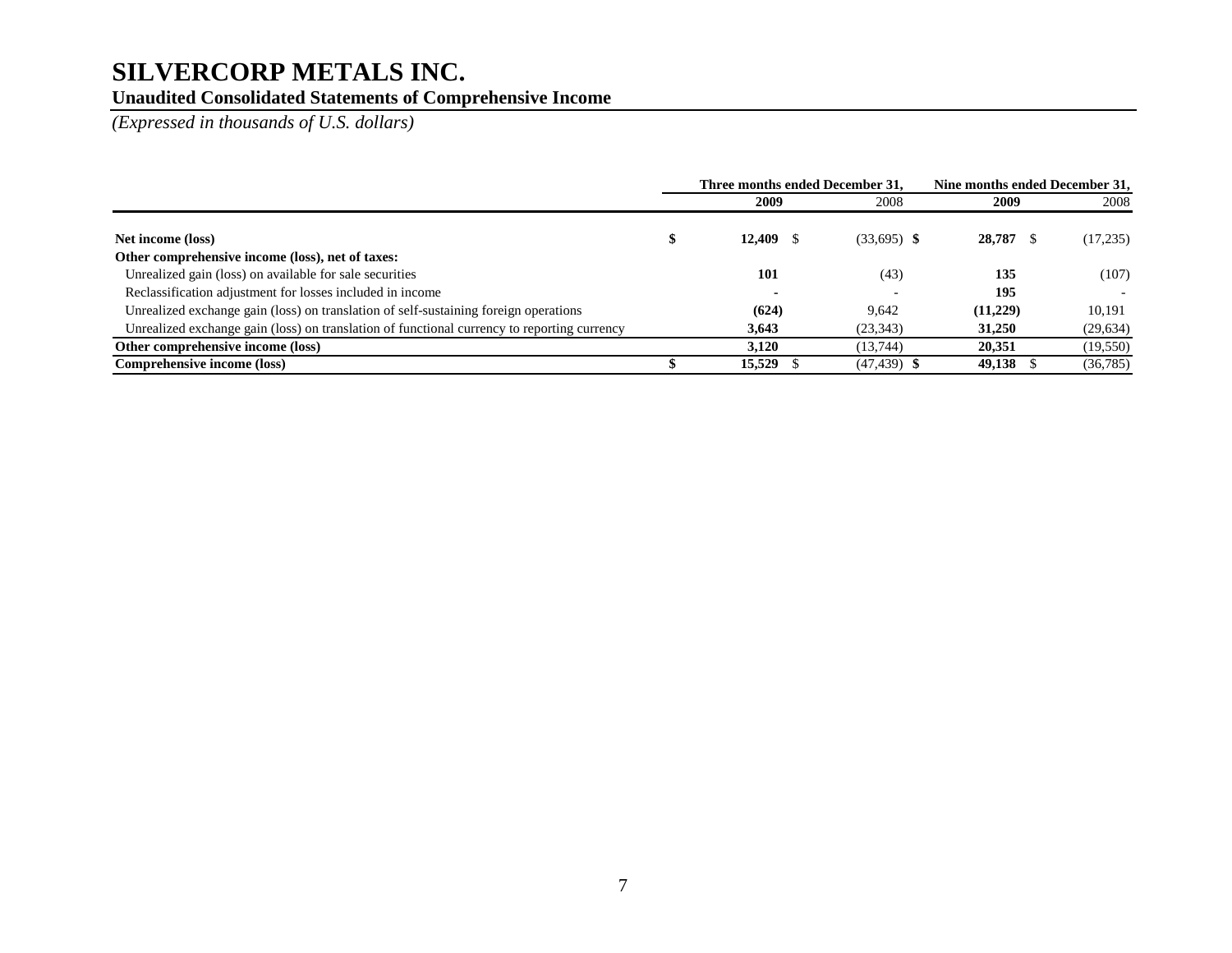## **Unaudited Consolidated Statements of Cash Flows**

*(Expressed in thousands of U.S. dollars)* 

|                                                                            | Three months ended December 31, |      |                | Nine months ended December 31, |                |                |
|----------------------------------------------------------------------------|---------------------------------|------|----------------|--------------------------------|----------------|----------------|
|                                                                            | 2009                            |      | 2008           | 2009                           |                | 2008           |
| Cash provided by (used for)                                                |                                 |      |                |                                |                |                |
| <b>Operating activities</b>                                                |                                 |      |                |                                |                |                |
| Net income (loss) for the period<br>Add (deduct) items not affecting cash: | \$<br>12,409                    | \$   | $(33,695)$ \$  | 28,787                         | -\$            | (17, 235)      |
| Accretion of asset retirement obligations                                  | 32                              |      | 27             | 93                             |                | 87             |
|                                                                            |                                 |      |                | 3,572                          |                |                |
| Amortization                                                               | 1,450<br>107                    |      | 2,843<br>22    | 325                            |                | 7,053<br>1,467 |
| Equity Investment loss                                                     | 125                             |      |                | 351                            |                |                |
| Future income tax expenses (recovery)                                      |                                 |      | (7,212)        | 698                            |                | (7,600)        |
| Impairment charges and bad debt                                            |                                 |      | 47,433         | 22                             |                | 47,800         |
| Loss on held for trading securities                                        | 10                              |      |                |                                |                |                |
| Loss on disposal of mineral property                                       | 244                             |      | 819            |                                |                | 819            |
| Loss on disposal of plant and equipment                                    |                                 |      | 10             | 1,371                          |                | 19             |
| Non-controlling interests                                                  | 3,897                           |      | (6,400)        | 9,874                          |                | (482)          |
| Stock-based compensation                                                   | 423                             |      | 727            | 1,322                          |                | 1,996          |
| Unrealized foreign exchange loss (gain)                                    | 48                              |      | 2,523          | (970)                          |                | 3,494          |
|                                                                            | 18,745                          |      | 7,097          | 45,445                         |                | 37,418         |
| Net change in non-cash working capital                                     |                                 |      |                |                                |                |                |
| Accounts receivable and prepaids                                           | 622                             |      | 2,162          | 734                            |                | 2,174          |
| Inventory                                                                  | (2,288)                         |      | (113)          | (4,596)                        |                | (2,532)        |
| Restricted cash                                                            |                                 |      | ä,             | 732                            |                |                |
| Accounts payable and accrued liabilities                                   | (1,054)                         |      | (621)          | 370                            |                | 899            |
| Income tax payable                                                         | 1,041                           |      | 653            | (1,084)                        |                | (61)           |
| Deposits received                                                          | (1,140)                         |      | (669)          | 623                            |                | (1,538)        |
| Cash provided by operating activities                                      | 15,926                          |      | 8,509          | 42,224                         |                | 36,360         |
| <b>Investing activities</b>                                                |                                 |      |                |                                |                |                |
| Acquisition, exploration and development expenditures                      | (3,290)                         |      | (996)          | (11, 031)                      |                | (36, 402)      |
| Acquisition of plant and equipment                                         | (574)                           |      | (2, 563)       | (1,382)                        |                | (11, 173)      |
| Purchase of long term investments                                          |                                 |      | (145)          | (1,323)                        |                | (145)          |
| Decrease (increase) of short term investments                              | (4, 532)                        |      | (2, 458)       | (5,251)                        |                | 22,396         |
| Decrease (increase) in long term prepaids                                  | 1,360                           |      | (2,429)        | (638)                          |                | (1, 853)       |
| Proceeds from disposal of mineral rights and properties                    |                                 |      | 814            |                                |                | 814            |
| Proceeds from disposal of plant and equipment                              | 14                              |      | $\mathfrak{2}$ | 133                            |                | 2              |
| Cash used in investing activities                                          | (7,022)                         |      | (7, 775)       | (19, 492)                      |                | (26, 361)      |
| <b>Financing activities</b>                                                |                                 |      |                |                                |                |                |
| Repayment from (advance to) related parties                                | 49                              |      | (1,101)        | (56)                           |                | 188            |
| Bank loan                                                                  |                                 |      |                | 2,927                          |                |                |
| Repayment of bankers acceptance                                            |                                 |      |                | (658)                          |                |                |
| Distribution to non-controlling interest shareholder                       | (3,898)                         |      | ä,             | (7, 191)                       |                | (11, 199)      |
| Non-controlling interest contribution                                      |                                 |      | 215            |                                |                | 215            |
| Cash dividends distributed                                                 | (3,366)                         |      | (2,990)        | (8, 898)                       |                | (2,990)        |
| Share subscriptions for cash, net of commission and expenses               | 770                             |      |                | 828                            |                | 21             |
| Repurchase of shares to treasury for cancellation                          |                                 |      | (421)          |                                | $\overline{a}$ | (9, 473)       |
| Cash used in financing activities                                          | (6, 445)                        |      | (4,297)        | (13, 048)                      |                | (23, 238)      |
| Effect of exchange rate changes on cash and cash equivalents               | 1,228                           |      | (4, 123)       | 2,349                          |                | (5,046)        |
| Increased (decrease) in cash and cash equivalents                          | 3,687                           |      | (7,686)        | 12,033                         |                | (18, 285)      |
| Cash and cash equivalents, beginning of period                             | 49,816                          |      | 36,494         | 41,470                         |                | 47,093         |
|                                                                            |                                 |      |                |                                |                |                |
| Cash and cash equivalents, end of period                                   | \$<br>53,503 \$                 |      | 28,808 \$      | 53,503 \$                      |                | 28,808         |
| <b>Supplemental information:</b>                                           | 23S                             |      | ä,             |                                |                |                |
| Interest paid                                                              | \$                              |      |                | \$                             | 116 \$         | 30             |
| Income tax paid                                                            | \$<br>$1,517$ \$                |      |                | \$<br>$7,175$ \$               |                | 4,149          |
| Non-cash investing activities:                                             |                                 |      |                |                                |                |                |
| Common shares issued for mineral rights and properties                     | \$                              | - \$ |                | - \$                           | - \$           | 36,485         |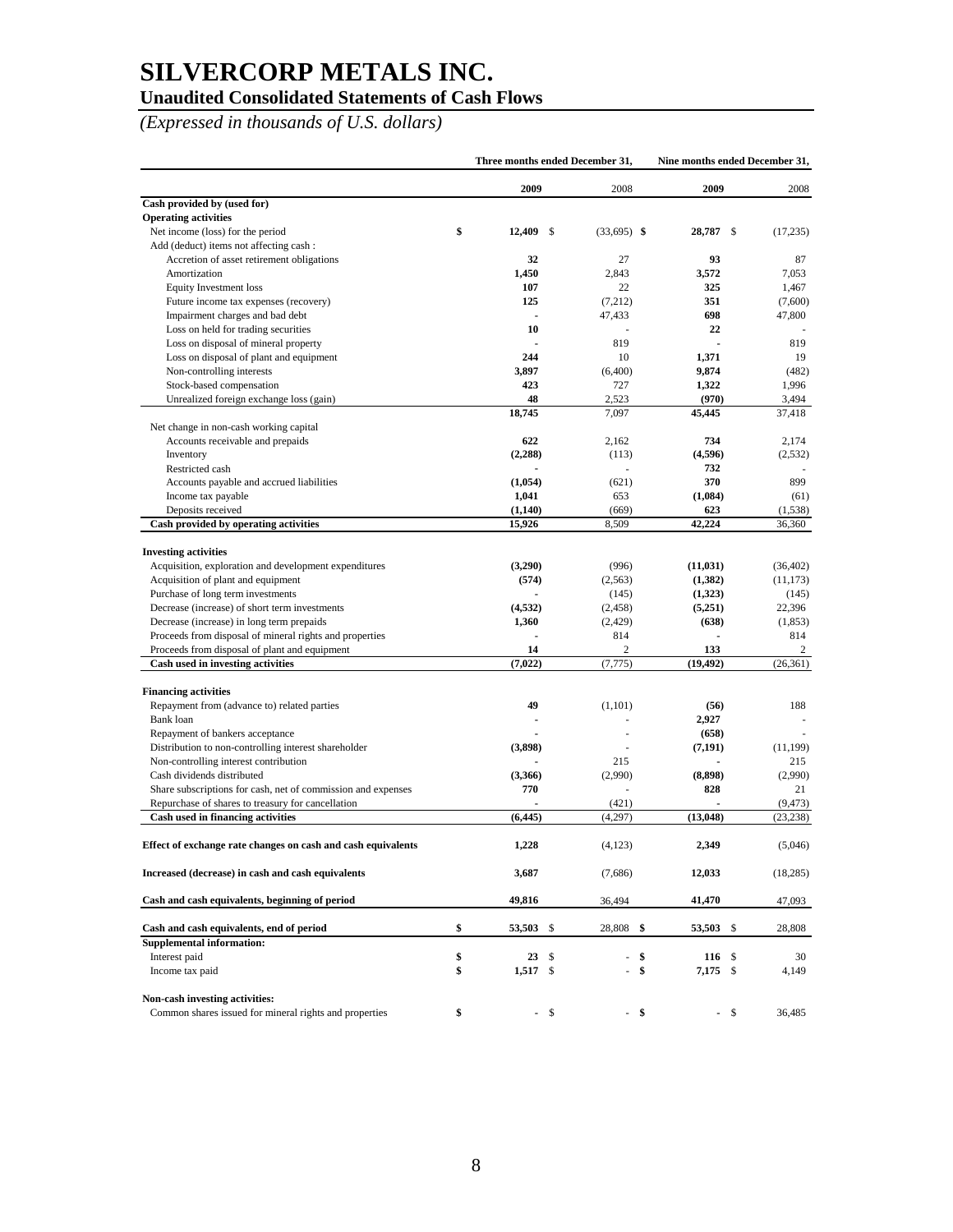## **Unaudited Consolidated Statements of Shareholders' Equity**

*(Expressed in thousands of U.S. dollars, except for numbers of shares figures)* 

|                                                                          | Share capital  |         |                               |               |                                       |                      |                       |
|--------------------------------------------------------------------------|----------------|---------|-------------------------------|---------------|---------------------------------------|----------------------|-----------------------|
|                                                                          | Number of      |         | Contributed                   |               | Accumulated<br>other<br>comprehensive | Retained<br>earnings | Total<br>shareholders |
|                                                                          | shares         | Amount  | surplus                       | Reserves      | income (loss)                         | (deficit)            | equity                |
| Balance, March 31, 2008                                                  | 149,416,476 \$ | 78,334  | 1,722<br><sup>\$</sup><br>-\$ | 2,078<br>- \$ | 14,122<br>-S                          | 52,736               | 148,992<br>-S         |
| Options exercised                                                        | 4,482          | 35      | (13)                          |               |                                       |                      | 22                    |
| Shares issued for property                                               | 4,532,543      | 36,485  |                               |               |                                       |                      | 36,485                |
| Financing                                                                | 10,000,000     | 24,205  |                               |               |                                       |                      | 24,205                |
| Net of share issuance costs                                              |                | (1,570) |                               |               |                                       |                      | (1,570)               |
| Cancellation of shares under normal course issuer bid                    | (2,366,500)    | (1,885) | (47)                          |               |                                       | (7, 542)             | (9, 474)              |
| Stock-based compensation                                                 |                |         | 2,102                         |               |                                       |                      | 2,102                 |
| Unrealized loss on available for sale securities                         |                |         |                               |               | (155)                                 |                      | (155)                 |
| Appropriation to reserves                                                |                |         |                               | 29,815        |                                       | (29, 815)            |                       |
| Cash dividends declared and distributed                                  |                |         |                               |               |                                       | (8,030)              | (8,030)               |
| Loss of the period                                                       |                |         |                               |               |                                       | (15,997)             | (15,997)              |
| Unrealized gain on translation of self-sustaining operation              |                |         |                               |               | 11,270                                |                      | 11,270                |
| Unrealized loss on translation functional currency to reporting currency |                |         |                               |               | (35, 404)                             |                      | (35, 404)             |
| Balance, March 31, 2009                                                  | 161,587,001    | 135,604 | 3,764                         | 31,893        | (10, 167)                             | (8,648)              | 152,446               |
| Options exercised                                                        | 1,107,428      | 1,440   | (613)                         |               |                                       |                      | 827                   |
| Stock-based compensation                                                 |                |         | 1,322                         |               |                                       |                      | 1,322                 |
| Unrealized gain on available for sale securities                         |                |         |                               |               | 135                                   |                      | 135                   |
| Reclassification adjustment for losses included in income                |                |         |                               |               | 195                                   |                      | 195                   |
| Cash dividends declared and distributed                                  |                |         |                               |               |                                       | (8,898)              | (8,898)               |
| Income of the period                                                     |                |         |                               |               |                                       | 28,787               | 28,787                |
| Unrealized loss on translation of self-sustaining operation              |                |         |                               |               | (11,229)                              |                      | (11,229)              |
| Unrealized gain on translation functional currency to reporting currency |                |         |                               |               | 31,250                                |                      | 31,250                |
| Balance, December 31, 2009                                               | 162,694,429    | 137,044 | 4,473<br>\$<br>-S             | 31,893<br>-S  | 10,184<br>\$                          | 11,241               | 194,835<br>- \$       |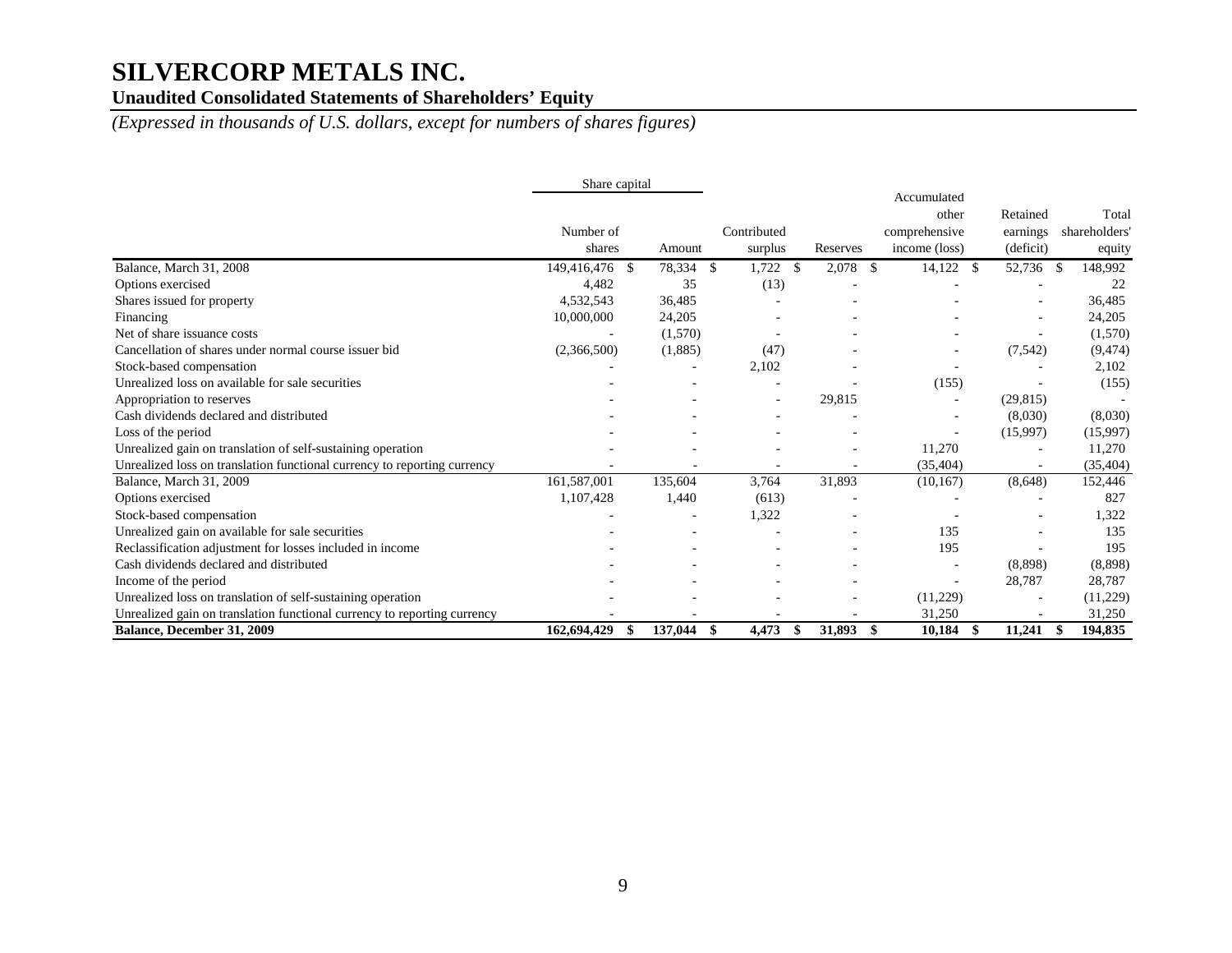*The following table summarizes historical operating information for each mine and consolidated totals for the quarter ended December 31, 2009:*

|                                                                                         |                 |              | Three months ended December 31, 2009 |                  |                 |  |
|-----------------------------------------------------------------------------------------|-----------------|--------------|--------------------------------------|------------------|-----------------|--|
|                                                                                         | <b>YING</b>     | <b>HPG</b>   | <b>TLP</b>                           | LM               | Consolidation   |  |
| <b>Production Data</b>                                                                  |                 |              |                                      |                  |                 |  |
| <b>Mine Data</b>                                                                        |                 |              |                                      |                  |                 |  |
| Ore Mined (tonne)                                                                       |                 |              |                                      |                  |                 |  |
| <b>Direct Smelting Ores (tonne)</b>                                                     | 3,357           | 72           |                                      |                  | 3,428           |  |
| <b>Stockpiled Ores</b> (tonne)                                                          | 82,711          | 8,629        | 15,995                               | 8,571            | 115,907         |  |
|                                                                                         | 86,068          | 8,701        | 15,995                               | 8,571            | 119,335         |  |
| Run of Mine Ore (tonne)                                                                 |                 |              |                                      |                  |                 |  |
| <b>Direct Smelting Ores (tonne)</b>                                                     | 3,357           | 72           |                                      |                  | 3,428           |  |
| <b>Stockpiled Ores Milled (tonne)</b>                                                   | 70,776          | 8,734        | 1,313                                | 6,208            | 87,032          |  |
|                                                                                         | 74,133          | 8,807        | 1,313                                | 6,208            | 90,460          |  |
|                                                                                         | 56.90           | 66.13        | 60.40                                | 53.70            | 57.81           |  |
| Mining cost per tonne of ore mined (\$)<br>Cash mining cost per tonne of ore mined (\$) | 45.75           | 59.16        | 58.30                                | 53.00            | 48.93           |  |
| Non cash mining cost per tonne of ore mined (\$)                                        | 11.15           | 6.97         | 2.10                                 | 0.70             | 8.88            |  |
|                                                                                         |                 |              |                                      |                  |                 |  |
| Unit shipping costs (\$)                                                                | 3.60            | 3.90         | 2.80                                 | 2.10             | 3.38            |  |
| Milling cost per tonne of ore milled (\$)                                               | 11.48           | 12.41        | 61.21                                | 11.25            | 12.28           |  |
| Cash milling cost per tonne of ore milled (\$)                                          | 10.45           | 11.36        | 44.28                                | 10.13            | 11.01           |  |
| Non cash milling cost per tonne of ore milled (\$)                                      | 1.02            | 1.06         | 16.92                                | 1.12             | 1.27            |  |
| <b>Average Production Cost</b>                                                          |                 |              |                                      |                  |                 |  |
| Silver $(§ per ounce)$                                                                  | 2.58            | 4.35         | 13.10                                | 7.28             | 2.93            |  |
| Gold (\$ per ounce)                                                                     | 83.44           | 234.04       |                                      | 246.9            | 128.91          |  |
| Lead (\$ per pound)                                                                     | 0.15            | 0.26         | 0.87                                 | 0.35             | 0.17            |  |
| <b>Zinc</b> $(S \text{ per pound})$                                                     | 0.13            | 0.19         |                                      |                  | 0.14            |  |
| Total production cost per ounce of Silver (\$)                                          | (7.47)          | (17.91)      | 15.00                                | 5.62             | (6.87)          |  |
| Total cash cost per ounce of Silver (\$)                                                | (8.36)          | (19.11)      | 14.00                                | 5.38             | (7.73)          |  |
| <b>Total Recovery of the Run of Mine Ores</b>                                           |                 |              |                                      |                  |                 |  |
| Silver (%)                                                                              | 91.0            | 85.4         | 86.4                                 | 86.4             | 92.1            |  |
| Lead $(%$                                                                               | 95.8            | 94.5         | 90.5                                 | 80.9             | 96.7            |  |
| Zinc $( %)$                                                                             | 76.0            | 75.0         |                                      |                  | 75.9            |  |
| <b>Head Grades of Run of Mine Ores</b>                                                  |                 |              |                                      |                  |                 |  |
| Silver (gram/tonne)                                                                     | 488.5           | 179.1        | 86.9                                 | 306.4            | 440.8           |  |
| Lead $(%$                                                                               | 9.0             | 7.0          | 2.7                                  | 2.1              | 8.3             |  |
| Zinc $(\% )$                                                                            | 3.4             | 1.5          |                                      |                  | 3.0             |  |
| <b>Sales Data</b>                                                                       |                 |              |                                      |                  |                 |  |
| <b>Metal Sales</b>                                                                      |                 |              |                                      |                  |                 |  |
| Silver (in thousands of ounce)                                                          | 1.086           | 44           | $\mathbf{1}$                         | 89               | 1,220           |  |
| <b>Gold</b> (in thousands of ounce)                                                     | 0.2             | 0.3          |                                      | 0.0              | 0.5             |  |
| <b>Lead</b> (in thousands of pound)                                                     | 14.327          | 1.366        | 11                                   | 508              | 16.211          |  |
| <b>Zinc</b> (in thousands of pound)                                                     | 4,038           | 416          |                                      |                  | 4,454           |  |
| <b>Metal Sales</b>                                                                      |                 |              |                                      |                  |                 |  |
| Silver $(\$)$                                                                           | 14,094          | 555          | 11                                   | 1,184            | 15,844          |  |
| Gold(S)                                                                                 | 84              | 210          |                                      | $\boldsymbol{9}$ | 303             |  |
| Lead $(S)$                                                                              | 10,917          | 1,037        | 8                                    | 321              | 12,283          |  |
| Zinc $(\$)$                                                                             | 2,618<br>27,713 | 235<br>2,037 | 19                                   | 1,514            | 2,853<br>31,283 |  |
| Average Selling Price, Net of Value Added Tax and Smelter Charges                       |                 |              |                                      |                  |                 |  |
| Silver (\$ per ounce)                                                                   | 12.98           | 12.76        | 11.00                                | 13.27            | 12.99           |  |
| Gold (\$ per ounce)                                                                     | 420.00          | 686.27       |                                      | 450.00           | 571.70          |  |
| <b>Lead</b> ( $$per pound$ )                                                            | 0.76            | 0.76         | 0.73                                 | 0.63             | 0.76            |  |
| <b>Zinc</b> $(\$ per pound)$                                                            | 0.65            | 0.56         |                                      |                  | 0.64            |  |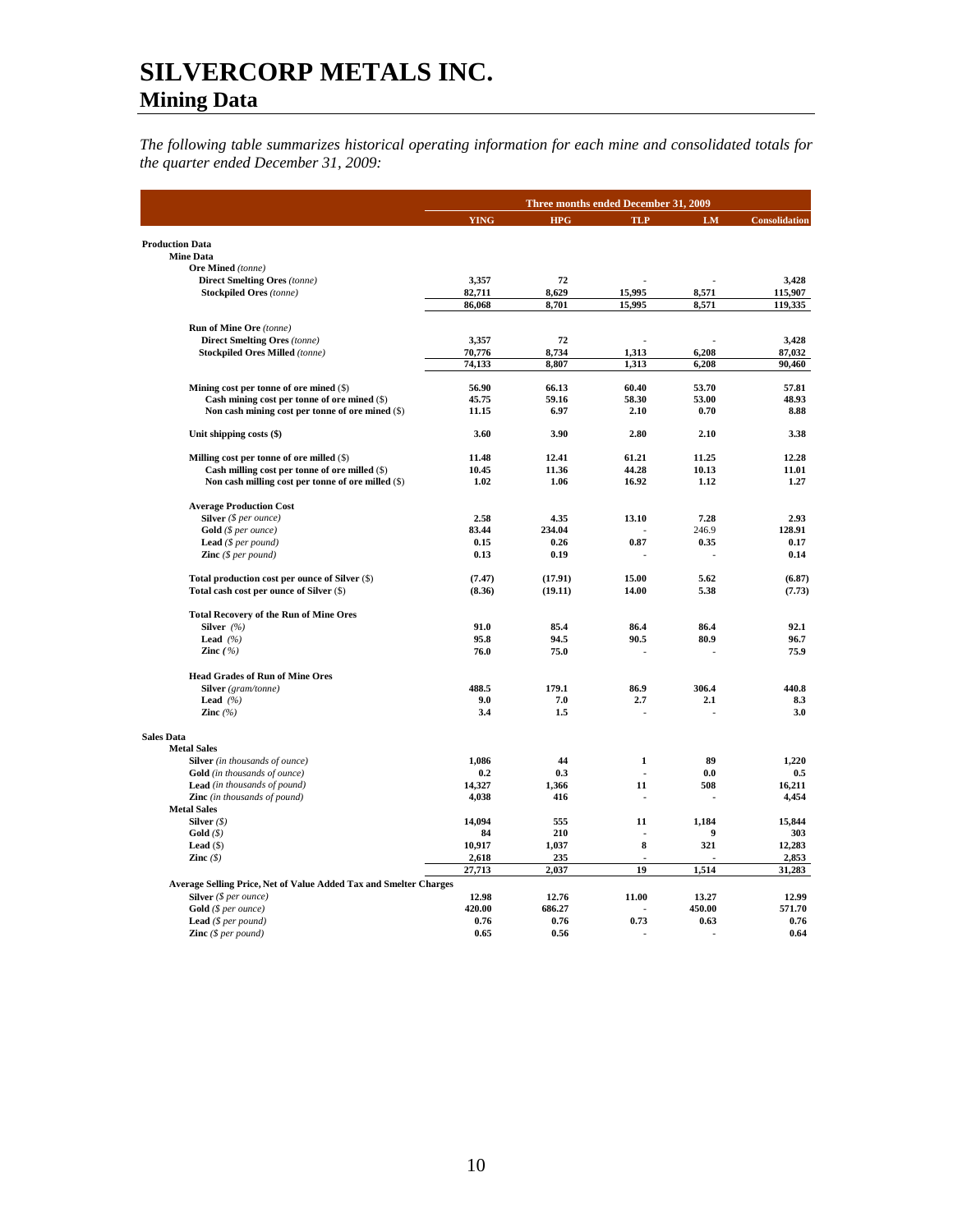*The following table summarizes historical operating information for each mine and consolidated totals for the quarter ended December 31, 2008:* 

|                                                                   |             | Three months ended December 31, 2008 |            |                |                      |  |
|-------------------------------------------------------------------|-------------|--------------------------------------|------------|----------------|----------------------|--|
|                                                                   | <b>YING</b> | <b>HPG</b>                           | <b>TLP</b> | <b>LM</b>      | <b>Consolidation</b> |  |
|                                                                   |             |                                      |            |                |                      |  |
| <b>Production Data</b><br><b>Mine Data</b>                        |             |                                      |            |                |                      |  |
| Ore Mined (tonne)                                                 |             |                                      |            |                |                      |  |
| <b>Direct Smelting Ores (tonne)</b>                               | 3,114       | 162                                  | 8          | $\overline{4}$ | 3,288                |  |
| <b>Stockpiled Ores</b> (tonne)                                    | 77,968      | 20,237                               | 10,946     | 9,506          | 118,657              |  |
|                                                                   | 81,082      | 20,399                               | 10,954     | 9,510          | 121,945              |  |
| Run of Mine Ore (tonne)                                           |             |                                      |            |                |                      |  |
| <b>Direct Smelting Ores (tonne)</b>                               | 3,114       | 162                                  | 8          | $\overline{4}$ | 3,288                |  |
| Ores Milled (tonne)                                               | 70,854      | 23,692                               | 10,563     | 10,118         | 115,227              |  |
|                                                                   | 73,968      | 23,854                               | 10,571     | 10,122         | 118,515              |  |
| Mining cost per tonne of ore mined (\$)                           | 61.60       | 61.33                                | 62.44      | 95.96          | 64.30                |  |
| Cash mining cost per tonne of ore mined (\$)                      | 45.10       | 30.44                                | 44.40      | 44.96          | 42.57                |  |
| Non cash mining cost per tonne of ore mined (\$)                  | 16.50       | 30.89                                | 18.04      | 51.00          | 21.73                |  |
| Unit shipping costs (\$)                                          | 3.75        | 4.03                                 | 2.81       | 4.06           | 3.73                 |  |
|                                                                   |             |                                      |            |                |                      |  |
| Milling cost per tonne of ore milled (\$)                         | 11.24       | 14.49                                | 13.36      | 18.14          | 12.70                |  |
| Cash milling cost per tonne of ore milled (\$)                    | 10.32       | 13.40                                | 11.74      | 18.14          | 11.76                |  |
| Non cash milling cost per tonne of ore milled (\$)                | 0.92        | 1.09                                 | 1.62       |                | 0.94                 |  |
| <b>Average Production Cost</b>                                    |             |                                      |            |                |                      |  |
| Silver (\$ per ounce)                                             | 3.49        | 10.55                                | 8.77       | 9.81           | 4.81                 |  |
| Gold (\$ per ounce)                                               | 161.62      | 631.58                               | 467.33     | 726.36         | 294.24               |  |
| <b>Lead</b> ( $$per pound$ )                                      | 0.20        | 0.46                                 | 0.51       | 0.96           | 0.27                 |  |
| Zinc (\$ per pound)                                               | 0.13        | 0.43                                 | ÷          | $\overline{a}$ | 0.19                 |  |
| Total production cost per ounce of Silver (\$)                    | 0.18        | 17.59                                | 10.04      | 11.13          | 2.54                 |  |
| Total cash cost per ounce of Silver (\$)                          | (1.39)      | 8.13                                 | 6.14       | 7.45           | 0.25                 |  |
| <b>Total Recovery of the Run of Mine Ores</b>                     |             |                                      |            |                |                      |  |
| Silver $(%)$                                                      | 93.0        | 76.5                                 | 90.8       | 87.9           | 91.4                 |  |
| Lead $(%$                                                         | 96.7        | 92.6                                 | 87.0       | 86.8           | 95.4                 |  |
| Zinc $(%)$                                                        | 78.1        | 74.2                                 |            |                | 77.6                 |  |
| <b>Head Grades of Run of Mine Ores</b>                            |             |                                      |            |                |                      |  |
| Silver (gram/tonne)                                               | 420.2       | 108.8                                | 181.4      | 307.3          | 323.9                |  |
| <b>Lead</b> $(%$                                                  | 7.7         | 4.6                                  | 2.8        | 1.9            | 6.1                  |  |
| Zinc $(%$                                                         | 2.6         | 1.2                                  |            |                | 1.8                  |  |
| <b>Sales Data</b>                                                 |             |                                      |            |                |                      |  |
| <b>Metal Sales</b>                                                |             |                                      |            |                |                      |  |
| Silver (in thousands of ounce)                                    | 880         | 53                                   | 79         | 78             | 1,090                |  |
| <b>Gold</b> (in thousands of ounce)                               |             | 0.6                                  |            |                | 0.6                  |  |
| Lead (in thousands of pound)                                      | 11,419      | 2,003                                | 972        | 398            | 14,792               |  |
| Zinc (in thousands of pound)                                      | 2,894       | 71                                   |            |                | 2,965                |  |
| <b>Metal Sales</b>                                                |             |                                      |            |                |                      |  |
| Silver $(\$)$                                                     | 6,481       | 401                                  | 555        | 570            | 8,007                |  |
| Gold(S)<br>Lead $(\$)$                                            | 3<br>4,708  | 245<br>659                           | 6<br>397   | 15<br>283      | 269<br>6,047         |  |
| Zinc $(S)$                                                        | 823         | 22                                   |            |                | 845                  |  |
|                                                                   | 12,015      | 1,327                                | 958        | 868            | 15,168               |  |
| Average Selling Price, Net of Value Added Tax and Smelter Charges |             |                                      |            |                |                      |  |
| Silver (\$ per ounce)                                             | 7.37        | 7.50                                 | 7.02       | 7.27           | 7.34                 |  |
| Gold (\$ per ounce)                                               | 341.03      | 449.00                               | 373.94     | 538.66         | 449.52               |  |
| <b>Lead</b> ( $$per$ <i>pound</i> )                               | 0.41        | 0.33                                 | 0.41       | 0.71           | 0.41                 |  |
| <b>Zinc</b> $(S \text{ per pound})$                               | 0.28        | 0.31                                 |            |                | 0.28                 |  |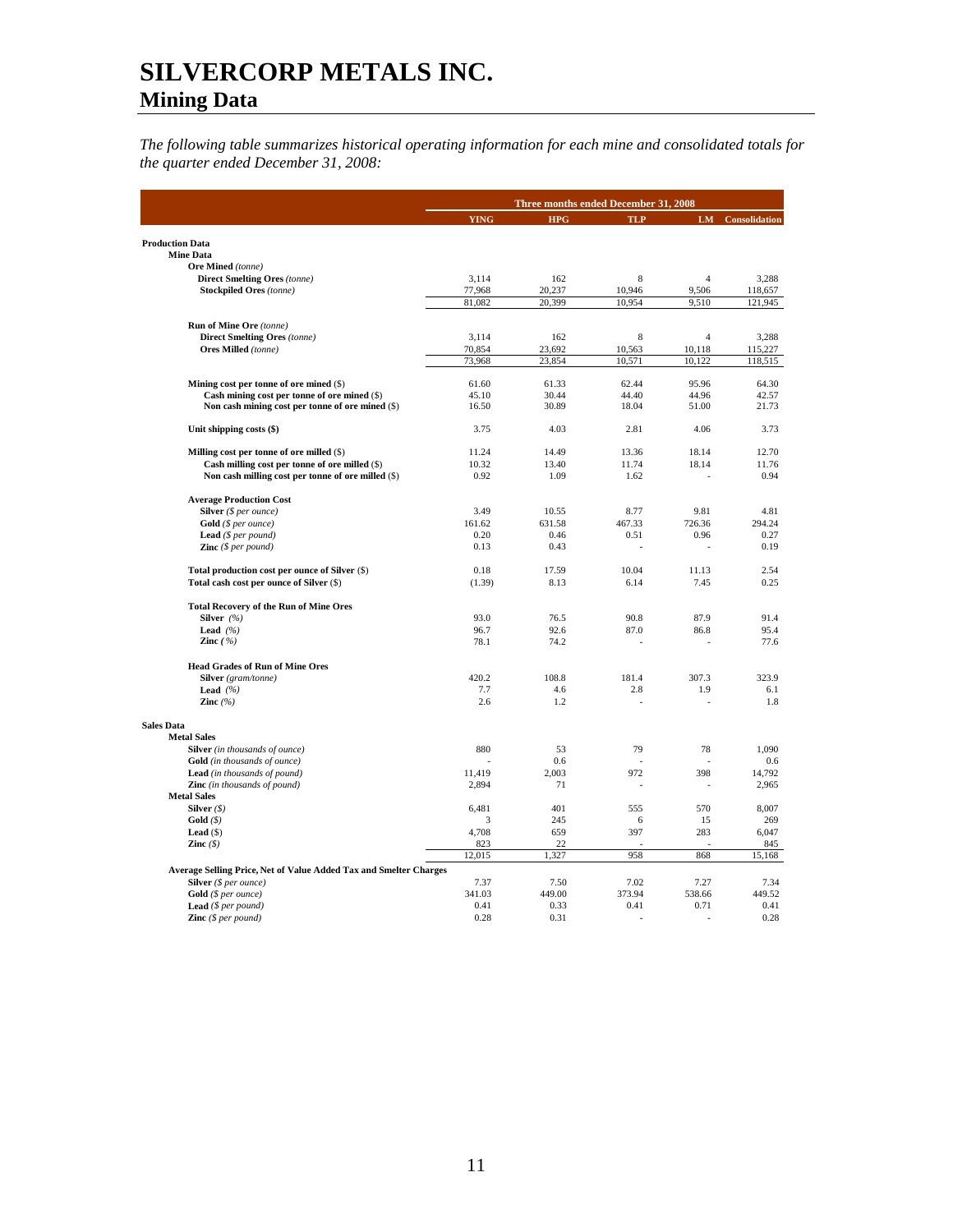*The following table summarizes historical operating information for each mine and consolidated totals for the nine months ended December 31, 2009:* 

|                                                                   |                 | Nine months ended December 31, 2009 |            |        |                         |
|-------------------------------------------------------------------|-----------------|-------------------------------------|------------|--------|-------------------------|
|                                                                   | <b>YING</b>     | <b>HPG</b>                          | <b>TLP</b> |        | <b>LM</b> Consolidation |
| <b>Production Data</b>                                            |                 |                                     |            |        |                         |
| <b>Mine Data</b>                                                  |                 |                                     |            |        |                         |
| Ore Mined (tonne)                                                 |                 |                                     |            |        |                         |
| <b>Direct Smelting Ores (tonne)</b>                               | 10,680          | 216                                 | 8          |        | 10.904                  |
| <b>Stockpiled Ores</b> (tonne)                                    | 244.899         | 23.100                              | 27,724     | 19,093 | 314,816                 |
|                                                                   | 255,579         | 23,316                              | 27,732     | 19,093 | 325,720                 |
| <b>Run of Mine Ore</b> (tonne)                                    |                 |                                     |            |        |                         |
| <b>Direct Smelting Ores (tonne)</b>                               | 10,680          | 217                                 | 8          |        | 10.904                  |
| <b>Ores Milled</b> (tonne)                                        | 228,763         | 24,175                              | 2,844      | 7,287  | 263,070                 |
|                                                                   | 239,443         | 24,392                              | 2,852      | 7,287  | 273,974                 |
| Mining cost per tonne of ore mined (\$)                           | 54.83           | 54.68                               | 64.43      | 59.61  | 55.91                   |
| Cash mining cost per tonne of ore mined (\$)                      | 44.77           | 51.01                               | 61.53      | 58.62  | 47.45                   |
| Non cash mining cost per tonne of ore mined (\$)                  | 10.06           | 3.67                                | 2.90       | 0.99   | 8.46                    |
| Unit shipping costs(\$)                                           | 3.53            | 3.65                                | 2.88       | 2.42   | 3.42                    |
| Milling cost per tonne of ore milled (\$)                         | 11.24           | 12.10                               | 34.40      | 10.55  | 11.53                   |
| Cash milling cost per tonne of ore milled (\$)                    | 10.23           | 11.08                               | 26.01      | 9.54   | 10.45                   |
| Non cash milling cost per tonne of ore milled (\$)                | 1.00            | 1.03                                | 8.38       | 1.01   | 1.08                    |
| <b>Average Production Cost</b>                                    |                 |                                     |            |        |                         |
| Silver (\$ per ounce)                                             | 2.54            | 4.09                                | 3.16       | 7.34   | 2.72                    |
| Gold (\$ per ounce)                                               | 101.90          | 243.21                              |            |        | 140.05                  |
| <b>Lead</b> ( $$per pound$ )                                      | 0.15            | 0.24                                | 0.20       | 0.36   | 0.16                    |
| <b>Zinc</b> $(\$ per pound)$                                      | 0.12            | 0.19                                |            |        | 0.13                    |
| Total production cost per ounce of Silver (\$)                    | (5.70)          | (13.75)                             | (3.00)     | 5.66   | (5.61)                  |
| Total cash cost per ounce of Silver (\$)                          | (6.51)          | (14.52)                             | (3.25)     | 5.42   | (6.40)                  |
| <b>Total Recovery of the Run of Mine Ores</b>                     |                 |                                     |            |        |                         |
| Silver $(\% )$                                                    | 91.3            | 85.7                                | 85.4       | 86.0   | 92.6                    |
| Lead $(%$                                                         | 95.4            | 93.5                                | 90.1       | 84.0   | 96.4                    |
| Zinc $(\% )$                                                      | 75.8            | 72.3                                |            |        | 75.7                    |
| <b>Head Grades of Run of Mine Ores</b>                            |                 |                                     |            |        |                         |
| Silver (gram/tonne)                                               | 476.3           | 151.1                               | 91.7       | 312.5  | 439.5                   |
| Lead $(%$                                                         | 8.7             | 6.3                                 | 4.8        | 2.6    | 8.4                     |
| Zinc $(%$                                                         | 3.2             | 1.2                                 |            |        | 2.9                     |
| <b>Sales Data</b>                                                 |                 |                                     |            |        |                         |
| <b>Metal Sales</b>                                                |                 |                                     |            |        |                         |
| <b>Silver</b> (in thousands of ounce)                             | 3,327           | 104                                 | 15         | 99     | 3,545                   |
| <b>Gold</b> (in thousands of ounce)                               | 0.4             | 0.7                                 |            | 0.0    | 1.1                     |
| Lead (in thousands of pound)                                      | 43,428          | 3,236                               | 201        | 588    | 47,453                  |
| Zinc (in thousands of pound)                                      | 11,324          | 669                                 |            |        | 11,993                  |
| <b>Metal Sales</b>                                                |                 |                                     |            |        |                         |
| Silver $(\$)$                                                     | 37,500          | 1.160                               | 160        | 1,283  | 40,103                  |
| Gold(S)                                                           | 190             | 464                                 | 1          | 10     | 665                     |
| Lead $(S)$                                                        | 28,952          | 2,130                               | 134        | 374    | 31,590                  |
| Zinc $(\$)$                                                       | 6,244<br>72,886 | 338<br>4,092                        | 295        | 1,667  | 6,582<br>78,940         |
| Average Selling Price, Net of Value Added Tax and Smelter Charges |                 |                                     |            |        |                         |
| Silver $(§ per ounce)$                                            | 11.27           | 11.15                               | 10.39      | 12.96  | 11.31                   |
| Gold (\$ per ounce)                                               | 452.38          | 662.86                              |            | 500.00 | 583.33                  |
| <b>Lead</b> ( $$per pound$ )                                      | 0.67            | 0.66                                | 0.67       | 0.64   | 0.67                    |
| <b>Zinc</b> $(\$ per pound)$                                      | 0.55            | 0.51                                |            |        | 0.55                    |